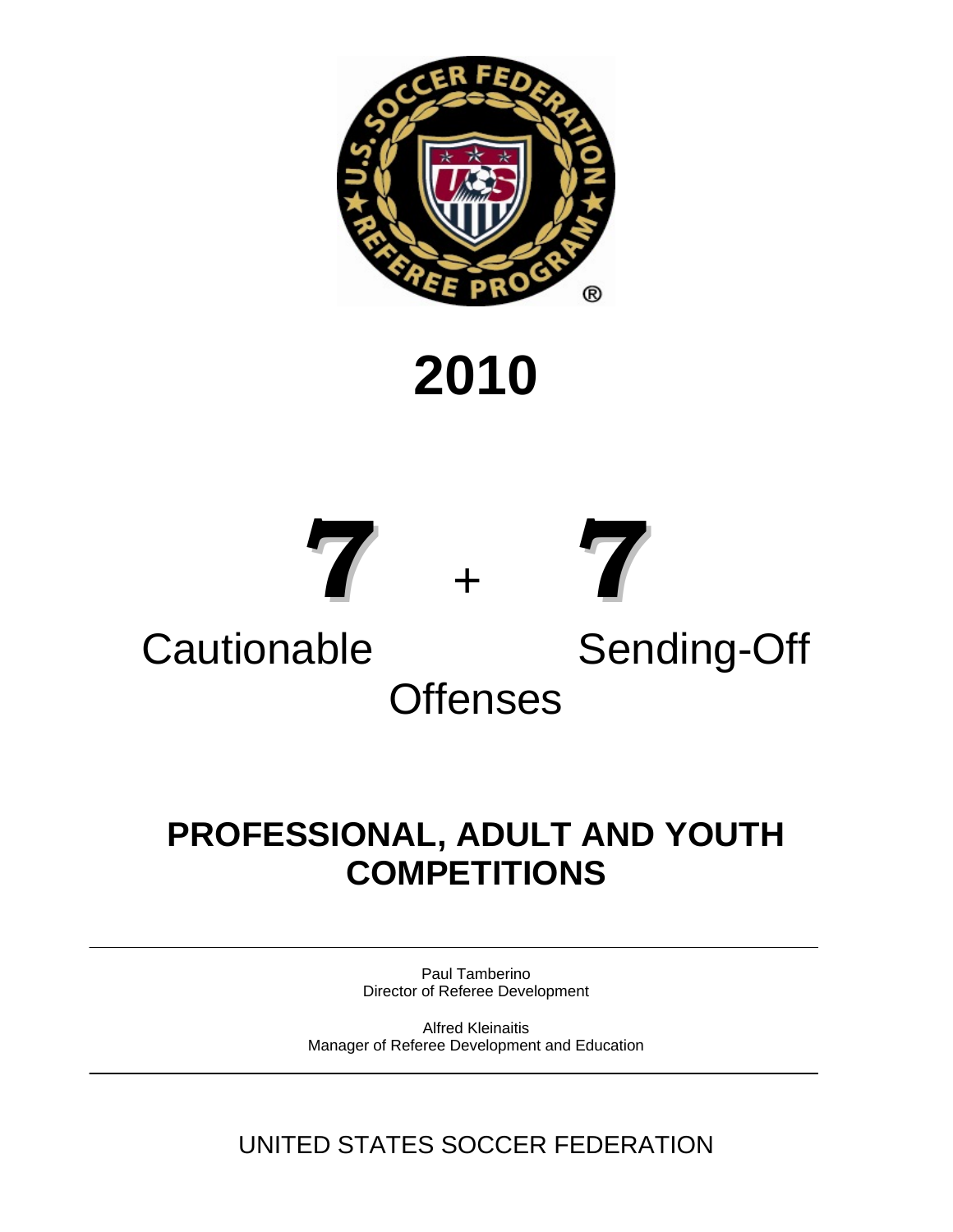**7**

# **CAUTIONABLE OFFENSES**

#### *A player is cautioned and shown the yellow card for committing any of the following seven offenses (actions of special concern to FIFA are displayed in bold print):*

**1**. is guilty of unsporting behavior (**UB**)

(The following actions are examples only and are not a complete list.)

- a. Commits a direct free kick foul in a reckless manner (for example, charging, pushing, tripping)
- b. Commits a direct free kick foul in a reckless manner while tackling for the ball from any direction
- **c. Commits a tactical foul designed to interfere with or impede an opposing team's attacking play (e.g., pushing an opponent, blatantly holding an opponent or an opponent's uniform, handling the ball deliberately)**
- d. Handles the ball deliberately to score a goal
- e. Commits an act which, in the opinion of the referee, shows a lack of respect for the game (e.g., aggressive attitude, inflammatory behavior, or taunting)
- **f. Fakes an injury or exaggerates the seriousness of an injury**
- **g. Fakes a foul (dives) or exaggerates the severity of a foul**
- h. Interferes with or prevents the goalkeeper from releasing the ball from the hands into play
- i. Verbally distracts an opponent during play or at a restart
- **j. Unfairly distracts or impedes an opponent performing a throw-in**
- k. Changes jerseys with the goalkeeper during play or without the referee's permission (both players must be cautioned)
- l. Engages in trickery to circumvent the goalkeeper's limitation on handling the ball played from a teammate's foot (the defender who initiates the "trickery" is cautioned, the decision does not require that the goalkeeper actually handles the ball, and the misconduct can occur during dynamic play or at a restart)
- m. Makes unauthorized marks on the field
- **n. Removes the jersey or covers the face with a mask or similar device after scoring a goal**
- o. Uses an artificial aid to unfairly assist play (for example, leaning on the shoulders of a teammate, using an article of clothing to avoid direct contact with the ball, moving or removing a corner flag on a corner kick, hanging on a crossbar)
- p. Uses tobacco or tobacco products in any form in the area of the field
- **q. At a penalty kick, feints to kick the ball once the run-up to the ball has been completed**
- **2**. shows dissent by word or action (**DT**)
	- a. Verbally or through action disputes or shows contempt for an official's decision
	- b. If playing as a goalkeeper, leaves the penalty area (not beckoned by the referee) to engage an official in debate regarding a decision
- **3**. persistently infringes the Laws of the Game (**PI**)
	- a. Repeatedly fouls or participates in a pattern of fouls directed at an opponent
	- b. Violates Law 14 again, having previously been warned
	- c. If playing as goalkeeper, wastes time, having previously been warned or penalized for this behavior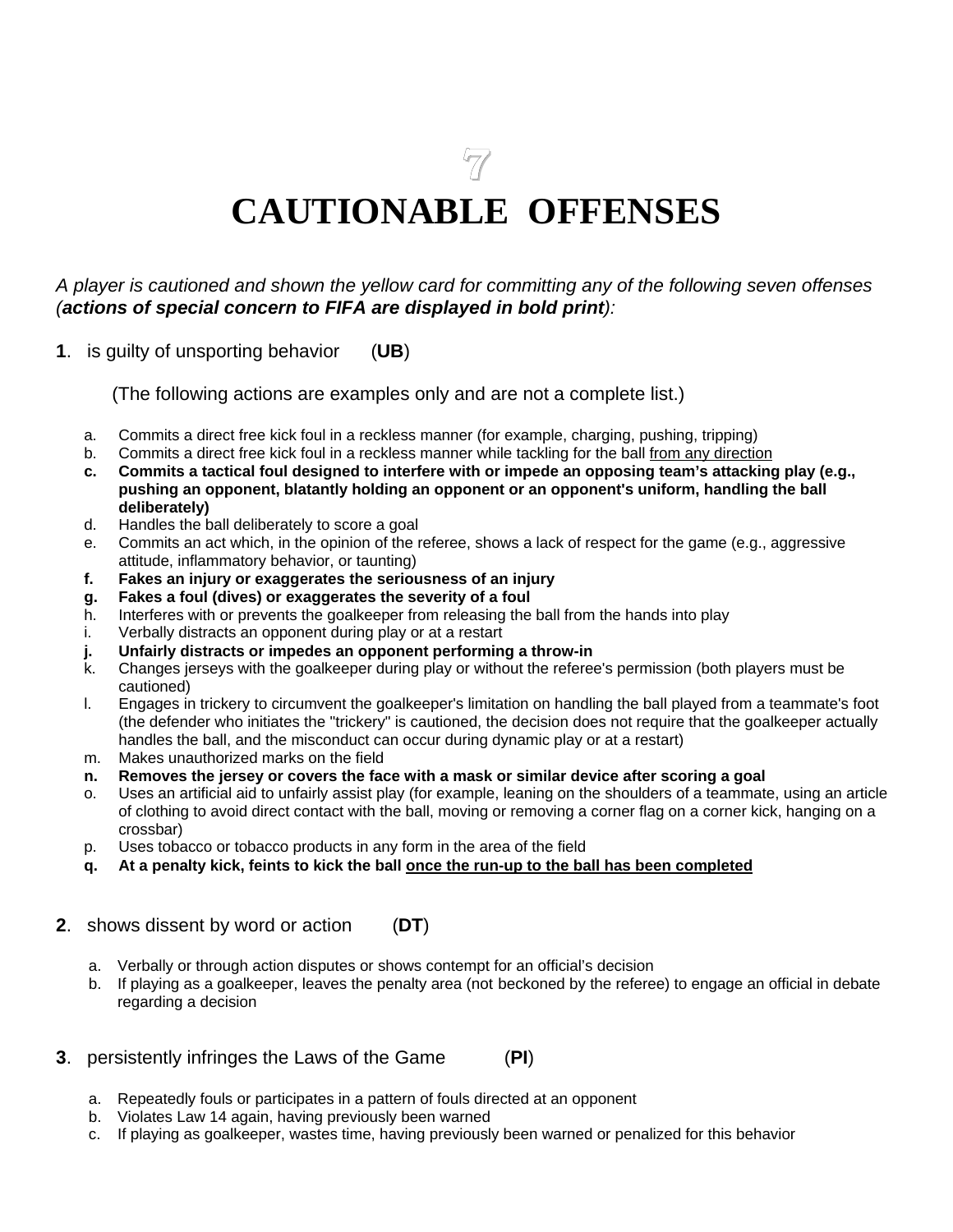#### **4**. delays the restart of play (**DR**)

- a. Kicks or throws the ball away or holds the ball to prevent a free kick restart by an opponent
- b. Kicks or throws the ball away or holds the ball to prevent a throw-in or corner kick by an opponent
- c. Fails to restart play after being instructed to do so by the referee or hinders the restart of play
- d. Excessively celebrates a goal
- e. Fails to return to the field upon conclusion of the midgame break, fails to perform a kick-off when signaled to do so by the referee, or fails to be in a correct position for a kick-off
- **f. Provokes a confrontation by deliberately touching the ball after the referee has stopped play**
- **5**. fails to respect the required distance when play is restarted with a corner kick, free kick or throw-in (**FRD**)
	- a. Does not retire at least ten yards away from an opponent's free kick
	- b. Does not retire at least ten yards away from an opponent's corner kick
	- c. Does not retire at least two yards away from an opponent's throw-in
- **6**. enters or re-enters the field of play without the referee's permission (**E**)
	- a. After having previously been instructed to leave the field to correct equipment
	- b. After having previously been given permission by the referee to leave the field due to an injury
	- c. After having previously been instructed to leave the field due to bleeding or blood on the uniform
- **7**. deliberately leaves the field of play without the referee's permission (**L**)
	- a. To place an opponent in an apparent offside position
	- b. Other than through the normal course of play

**A substitute or substituted player is cautioned and shown the yellow card if he commits any of the following three offenses:** 

- **1. is guilty of unsporting behavior**
- **2. shows dissent by word or action**
- **3. delays the restart of play**

**If a substitute who enters the field of play without the permission of the referee is to be cautioned, the official reason given must be "unsporting behavior" – this applies as well to previously substituted players except where the rules of competition allow unlimited re-entry with the permission of the referee.**